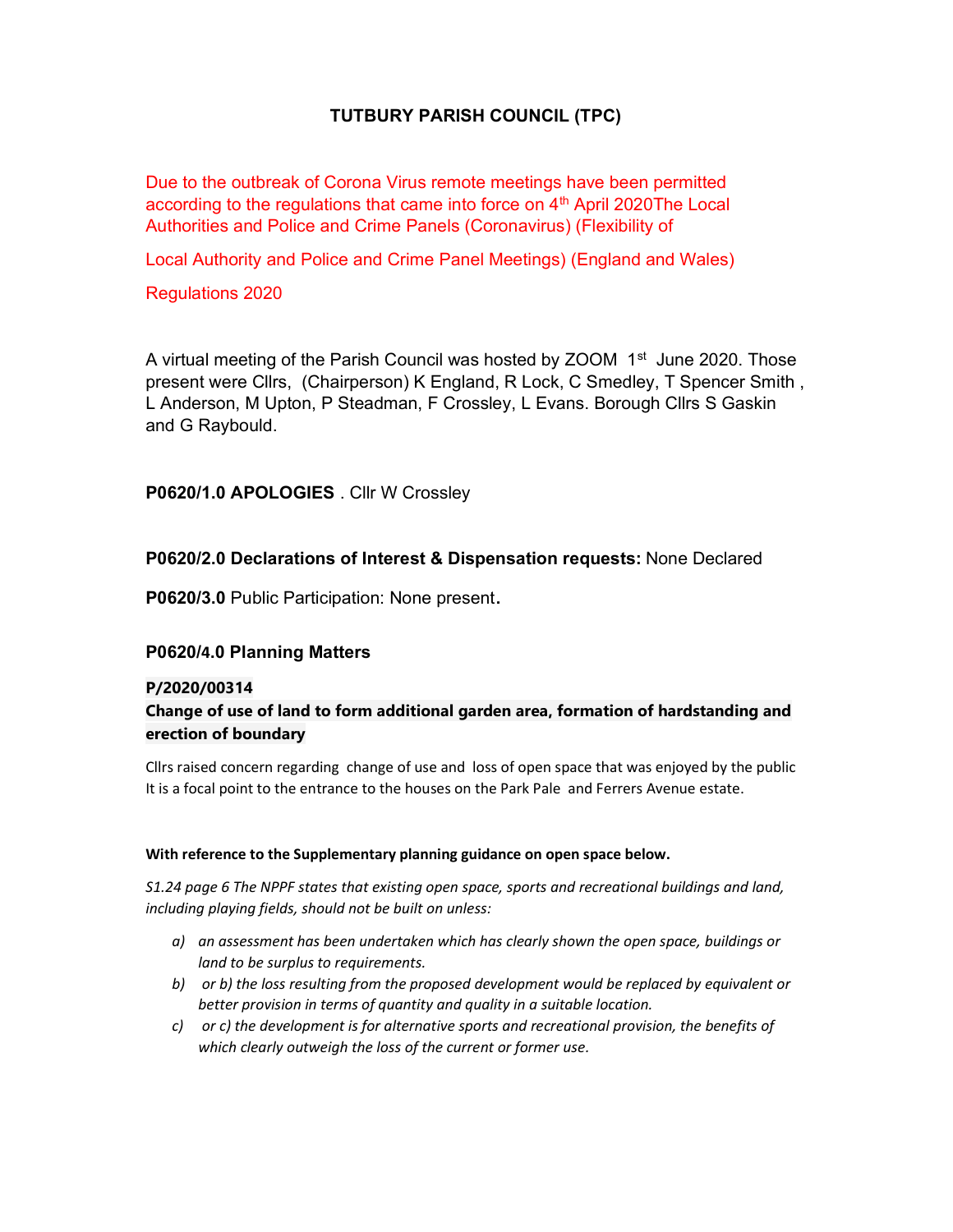The open space is identified in the Tutbury map, there is no justification in the application that states that the land has been assessed, and what open space will be made available to replace it.

The Parish council requested more information about the historical nature of this open space. And archaeological survey. The space has been looked after by the Civic Society for many years , and was covered in spring flowers, as it is part of the Park Pale ancient monument green space. The council have sought justification for the land sale and queried why it was left as open space and not originally utilised when the housing estate was built and what has now changed?

#### With reference to the Supplementary planning guidance on open space below.

1.48 All major applications for the construction of new dwellings and commercial or industrial properties are required to ensure that sustainable drainage systems for the management of run-off are put in place, unless demonstrated to be inappropriate. In designing schemes, applicants are encouraged to refer to the SuDS handbooks, prepared by Staffordshire County Council, the Local Lead Flood Authority who have a responsibility for surface water.

 Although this not a large development, the space should be left green not hard landscaped. If more of the raised bank is removed for a driveway there will be less pollution and water absorption. During increasing periods of heavy rain this will have a direct impact on a busy potentially dangerous junction in icy weather. If too much hard landscaping is used.

#### Land sale

Borough Cllr S Gaskin informed the parish council hat the land was advertised for sale by a local notice and two notices published in the Burton Mail which was available online. There adverts were placed in November 2019. He assured parish Cllrs that the chief executive Duncan Goodfellow would be familiar with the land's position and public amenity having lived in the area. Cllr Gaskin would make some enquiries about the sale of the land in reference to the supplementary planning policy.

## With reference to the Supplementary planning guidance on open space below.

1.54 The Council have a preferred hierarchy regarding who will adopt the open space which is as follows:

- Management company
- Community association
- Parish Council
- Borough Council

The parish council question why there were not informed directly of the land sale. In addition, why the Borough Councillors had not been notified as the planning team thought they should. The Parish Council would have considered purchasing the land to protect the open space. Has the property owner purchased the open space at the rear of the property? Cllrs requested that the Parish Council be informed of any further potential land Sales.

A member was aware that the process of consulting with the parish council before the land was approved to be sold had occurred in the past.

#### Fencing